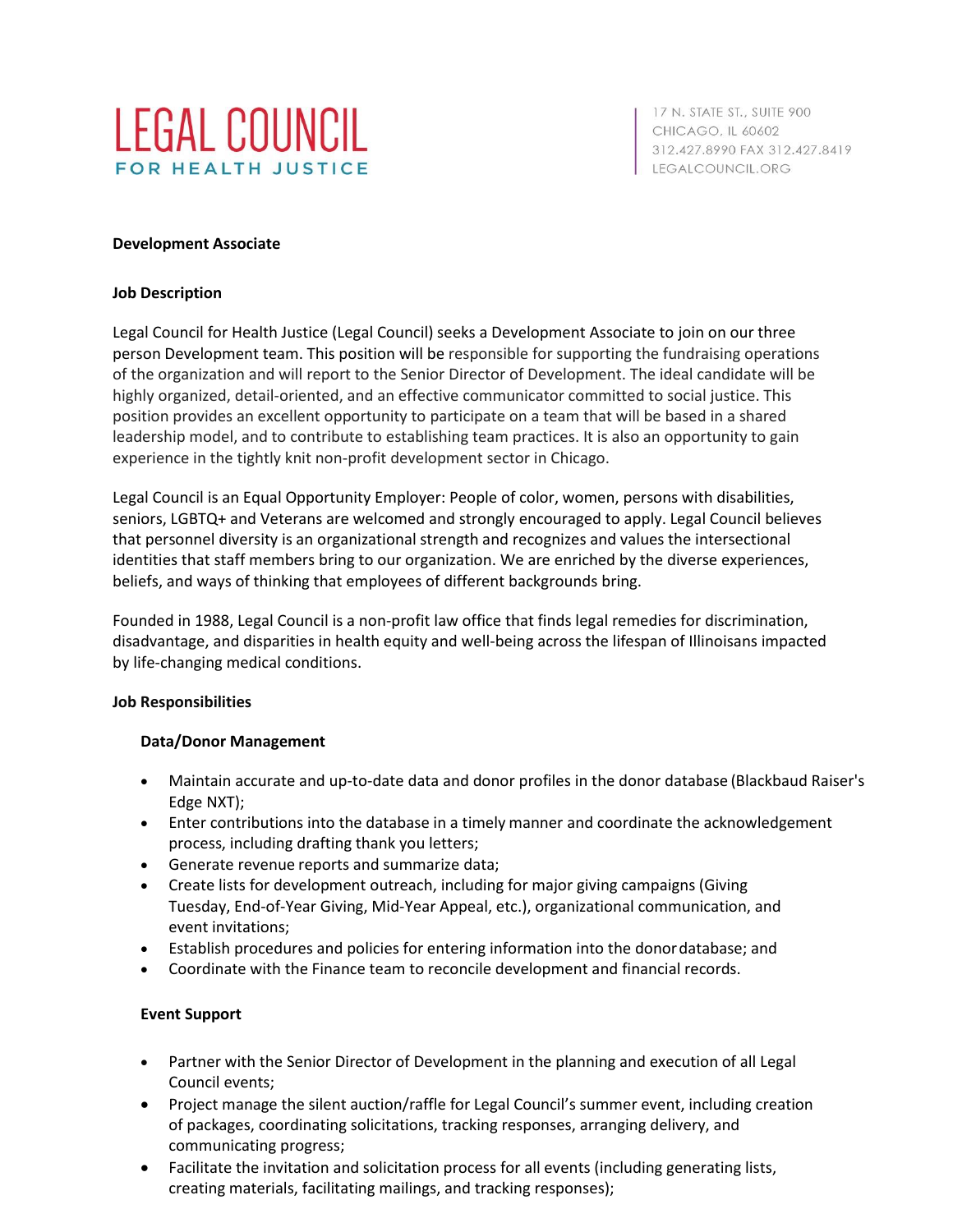- Coordinate the logistics of events including catering, contracts, and additional vendors;
- Coordinate all aspects of event volunteer programs, including but not limited to staffing, recruitment, supervision, training and acknowledgment.

## **Other**

- Manage all development files and materials to keep them confidential, organized and accessible;
- Participate on the institutional giving team to support staff working on grant applications and reports with content and data gathering, tracking deadlines, and submission;
- As needed, assist the Communications Manager to design graphics for the agency including invitations, social media promotion images, newsletter graphics, infographics, etc.
- As needed, assist Communications Manager in creating content for Legal Council's website, newsletter, blog, and social media channels;
- Take notes at Board Development Committee meetings;
- Other duties as assigned.

### **Job Requirements**

- At least two years of work experience with nonprofit administration, or fundraising;
- Strong written and verbal communication skills;
- Excellent organizational skills;
- Experience handling projects with multiple deadlines and working across departments;
- Experience with donor development/Customer Relationship Management software (specifically Raiser's Edge);
- Strong ability to process and organize data and the ability to communicate about and summarize data;
- Proficiency in Microsoft Office (specifically Word, Excel, and PowerPoint);
- Experience with Adobe Creative Cloud (Photoshop, Illustrator, InDesign) and Canva preferred;
- Familiarity or experience working with national, governmental, and Chicago funders is a plus;
- Experience with WordPress, GoDaddy, and MailChimp is a plus; and
- Commitment to contributing to a workplace that deeply values engaging and operating with radical non-judgement, and working in collaboration and partnership that is built on trust and respect.

# **Relevant experience includes not only professional advocacy on behalf of others, but personal experience with poverty, chronic illness, HIV, mental illness, racism and its consequences, public housing or other issues affecting our client population.**

**How to Apply:** To apply, email a resume and compelling cover to:

Liesl Pereira Senior Director of Development [job@legalcouncil.org](mailto:job@legalcouncil.org)

**Salary:** Salary is commensurate with experience (\$45,000 to \$55,000).

In addition to the salary range listed, Legal Council offers a comprehensive benefits package that includes major medical, dental and vision; Generous Holiday and Vacation Paid time Off; Sick Paid Time Off; Traditional 401k/Roth 401k with 2% employer non-elective match.

Employees are required to be in the office (17 N State Street, Suite 900, Chicago IL 60602) twice a week between Monday and Thursday.